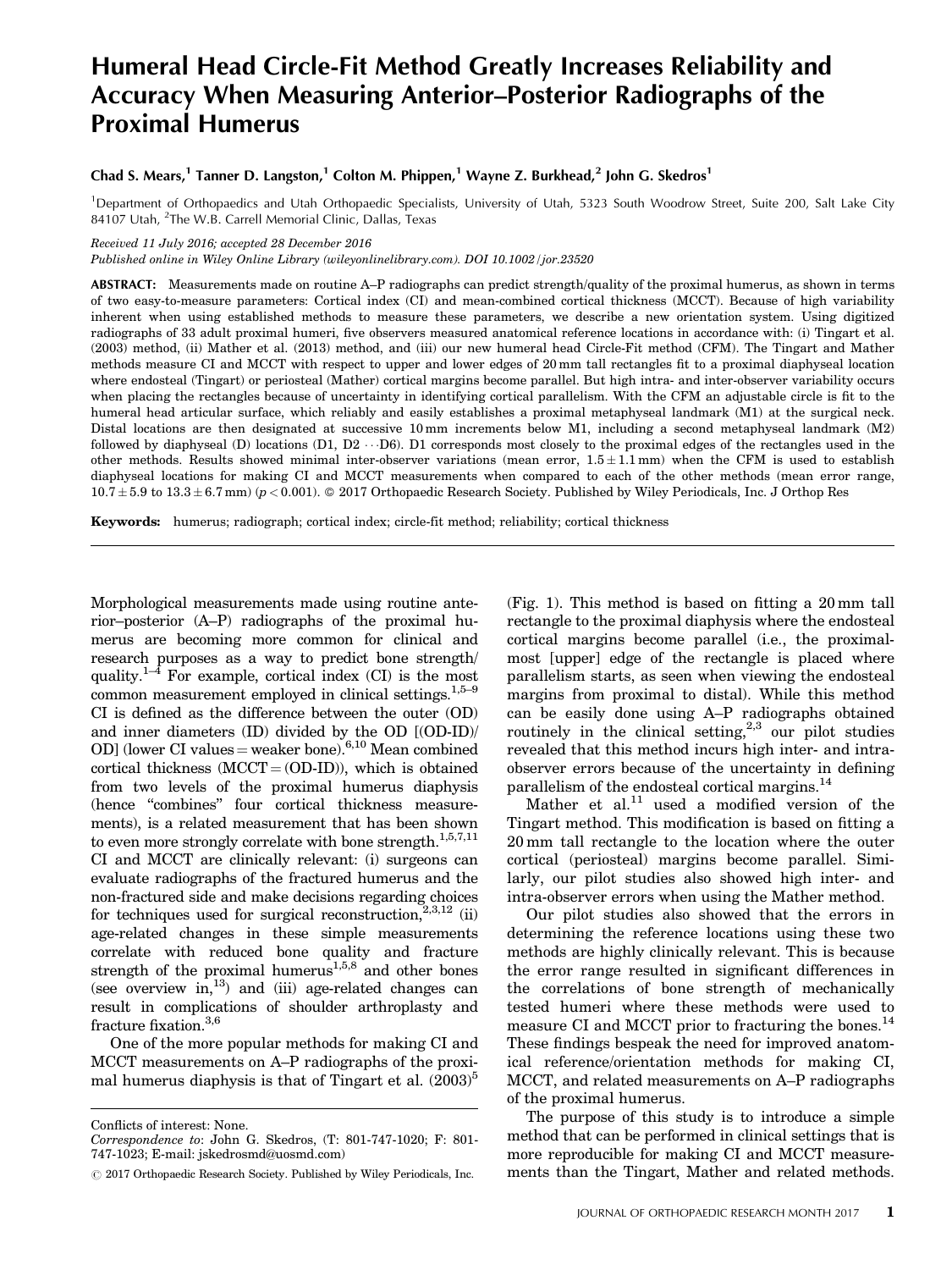



This new method is called the humeral head Circle-Fit Method (CFM) because it uses a circle that is manually fit (superimposed) to the articular margin of the humeral head as a way to reliably establish a proximal reference point for subsequent measurements that are made more distally in metaphyseal and diaphyseal regions (Fig. 2). We hypothesized that locations for making CI and MCCT measurements could be made more reliably using the CFM when compared to the Tingart and Mather methods. We also examined the anatomical reference method of McPherson et al.<sup>15</sup> to see if it is more reliable than the CFM.

# **METHODS**

With IRB approval (no. 11,755, University of Utah), this study used digitized A–P radiographs of 33 proximal humeri from modern adults from our prior studies.<sup>1,16</sup> Data for the mens. The mean and standard deviation of the ages of the entire sample was  $59 \pm 11$  years (range: 39–77 years). There were 16 males (mean  $57 \pm 12$  years) and 17 females (mean  $60 \pm 10$  years). The soft tissues had been manually removed from the bones prior to being radiographed. The bones were grossly normal including no evidence of arthritic changes or angular deformities. The bones ranged from robust cortices (i.e., "good quality") to osteoporotic (i.e., "poor quality") as based on morphological and densitometric analyses. $1,16$  As described previously in studies that used the same bones, steps were taken to render magnification artifact negligible while using a standardized anterior–posterior projection.<sup>17–19</sup> This was achieved by placing the humeral head directly on the X-ray receptor platform (which is equivalent to the "cassette" in conventional non-digital imaging) with the long axis of the diaphysis aligned parallel to the platform. Each bone was externally rotated to achieve the anterior–posterior alignment shown by the arrows in Figure 3. The diaphysis

length of each humerus were not available for most speci-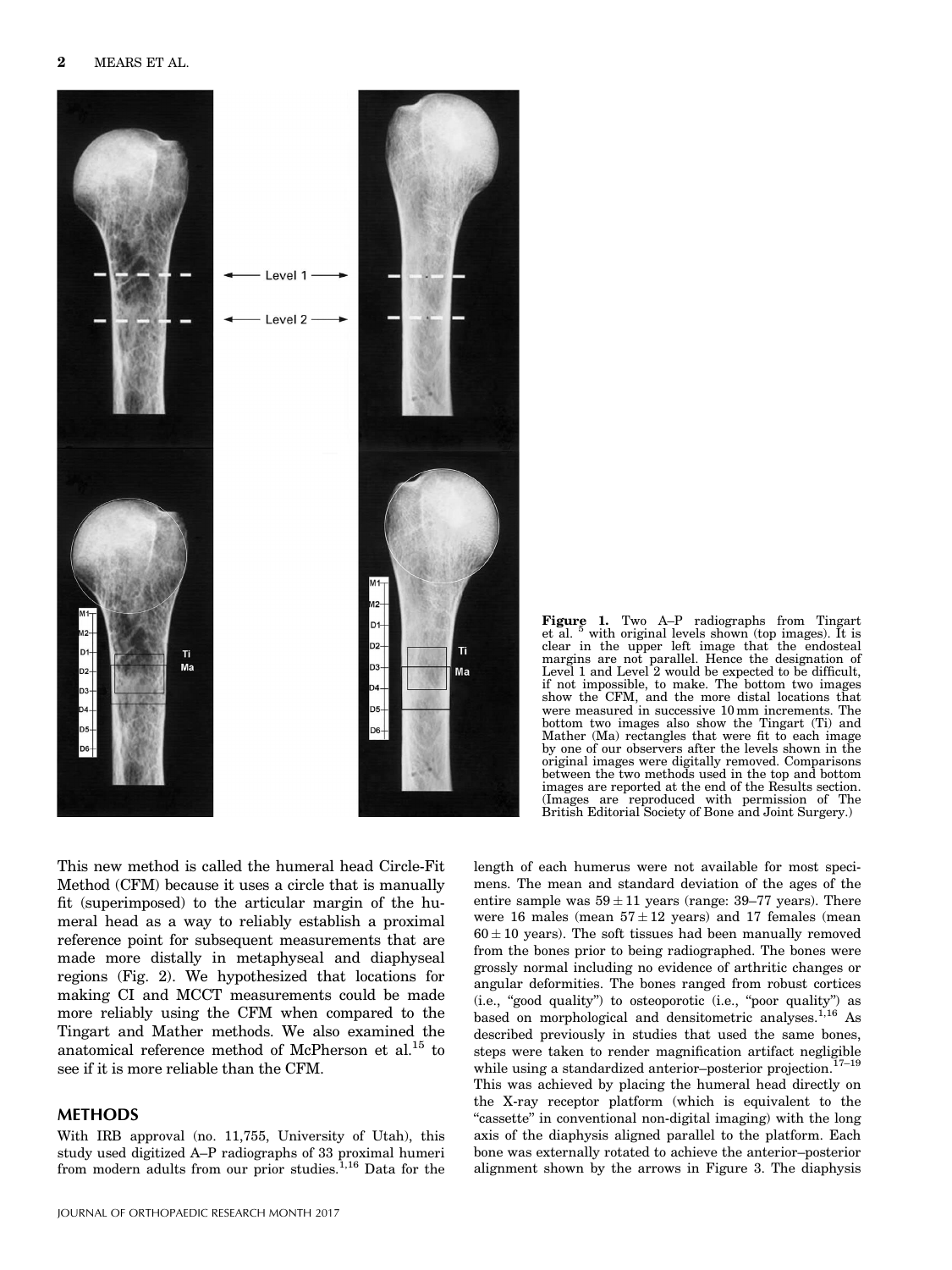

Ti = Tingart; Ma = Mather; L1 = Level 1; M1 = CFM first metaphyseal level at the lower-most (transversely tangential) edge of the circle.

Figure 2. A–P radiograph showing an unmarked proximal humerus (at left) and the same radiograph with a circle fit to the articular margin of the humeral head (at right). Shown are also the: (1) first metaphyseal location (M1, surgical neck), which is defined at the lower edge of the circle, and (2) the locations were one observer placed the upper edges (levels, L1) for the Mather  $(Ma)$  and Tingart  $(Ti)$ rectangles.

was supported with modeling clay to avoid inadvertent rotation. The beam was projected orthogonal to the platform and was focused at the surgical neck.

Five observers analyzed the digitized radiographs and made CI and MCCT measurements in accordance with: (i) method of Tingart et al.,<sup>5</sup> (ii) method of Tingart as modified by Mather et al.,<sup>11</sup> (ii) method of McPherson et al.<sup>15</sup> (Figs. 1 and 4,), and (iv) the new CFM (Fig. 2). For comparison we also included the two radiographs illustrated by Tingart et al.<sup>5</sup> (Fig. 1). The reason that they were used was to see if our observers' "levels" (obtained after placing the rectangles [described below]) on these Tingart images would be close to the levels that Tingart et al.<sup>5</sup> actually made and illustrated. No additional data was recorded from these two Tingart images.

The principal investigator (JGS) trained all of the observers to analyze proximal humerus radiographs. The observers included a Ph.D. graduate student in biomechanics who was studying morphology of the human humerus (and had written a Master's thesis on the topic), a medical student, two research assistants, and one board-certified orthopaedic surgeon with fellowship training in shoulder surgery (JGS). All observers had been involved in prior studies that involved examination of radiographs of the proximal humerus.<sup>14,20</sup> The training included several sessions where all observers: (i) observed and discussed how to locate endosteal and periosteal cortical margins in a series of radiographs of five bones spanning a broad range of bone quality, and (ii) made CI and MCCT measurements independently on these same bones and subsequently discussed and compared their results with each other and with the principal investigator (JGS). One endpoint of this training was that each observer was within 2% of the measurements made by JGS when using the CFM.

After the training phase was completed, each observer was given a compact disc (CD) with all 33 of the de-identified digitized A–P radiographs used in the present study. The order of the images on the CD was also random (i.e., they were not listed by age, sex, etc.). As described below, each observer then digitally placed the two rectangles on each radiograph, one for the Tingart method and one for the Mather method. Each observer then digitally fit a circle to the articular margin of the humeral head of each radiograph. The rectangles and circle were applied manually using the computer "mouse" and the ImageJ program (ImageJ 1.49v).<sup>21</sup> The circles and rectangles were fit by each observer who viewed the digitized radiographs at a magnification that was two-times actual size in a darkened room, and all measurements were corrected for magnification.<sup>5</sup>

The "point tool" function in ImageJ was used for fitting the circle to the articular margin of the humeral head in the CFM. This allowed the observers to manually select three points along the articular surface of the humeral head, two points at the medial and lateral edges of the articular surface and one in the middle. A circle could then be automatically created by connecting these three manually selected points. The circle size could then be readily adjusted using the computer "mouse". This method resembles the methods of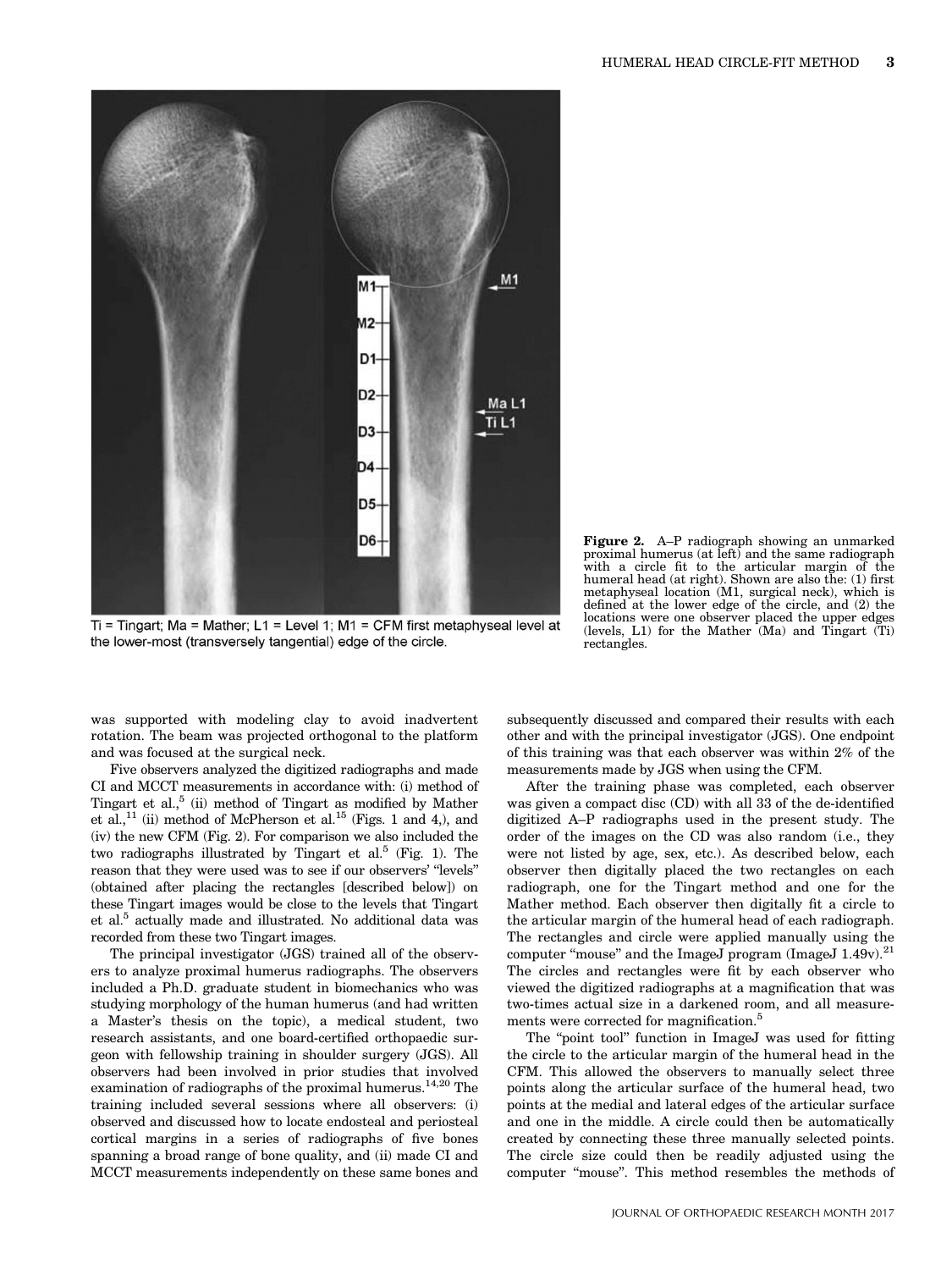

Figure 3. Drawing of a slightly oblique superior-to-inferior view of a right humerus. The X-ray beam was projected along the direction of the dotted line (A' to P'), which was achieved by externally rotating the bone. Hence after external rotation of the bone, A' is anterior and P' is posterior. The arrows therefore indicate the locations where the lesser and greater tuberosities merge with the spherical portion of the upper humerus (indicated by the arrows). The drawing is adapted from Ref.

several prior studies that have considered the articular surface of the humeral head as essentially circular in standard A–P view.17,19,22–29

The observers used each of the following methods on each radiograph:

#### Tingart Method

Tingart et al.<sup>5</sup> state that:

The lateral and medial cortical thickness of the proximal humeral diaphysis was measured at two different levels. Level 1 was the most proximal level of the humeral diaphysis where the endosteal borders of the lateral and medial cortices were parallel to each other. Level 2 was 20 mm distal to level 1.

In the present study, CI and MCCT measurements were made by each observer at the Tingart (Ti) levels 1 and 2 as described in Tingart et al.<sup>5</sup> (i.e., Ti L1 and Ti L2).

#### Mather Method

Mather et al. $^{11}$  state:

The first level was the most proximal point on the humerus where the outer medial and lateral cortical borders become parallel, as previously described by Tingart et al. $^5$  [Note that this is an error; Tingart et al. used the endosteal (inner) cortical borders]. A perpendicular line was drawn from the medial outer cortex of the humerus to the lateral outer cortex



Figure 4. Drawing of A–P radiograph of proximal humerus<br>from McPherson et al.<sup>15</sup> In this method, a line drawn from the points designated as E and F is an important proximal reference location for many of the subsequent measurements that they made in their extensive study of humerus morphology based on A–P and lateral radiographs. (Image is reproduced with permission of The Association of Bone and Joint Surgeons.)

of the humerus and measured with a digital caliper to provide the thickness of the entire bone (M1) [This is different from the "M1" used in the present study]. At the same level, the width of the intramedullary canal was obtained (M2).

Mather et al. also stated that they "denoted the parallelism of the outer proximal humerus cortex at levels 1 and 2 if the bone thickness measurements were not more than 1.0 mm different between levels." In the present study, CI and MCCT measurements were made by each observer at the Mather (Ma) levels 1 and 2 (i.e., Ma L1 and Ma L2).

#### McPherson Method

McPherson et al.<sup>15</sup> established a proximal transverse line as a reference location for subsequent measurements in their anatomical study of proximal A–P radiographs of adult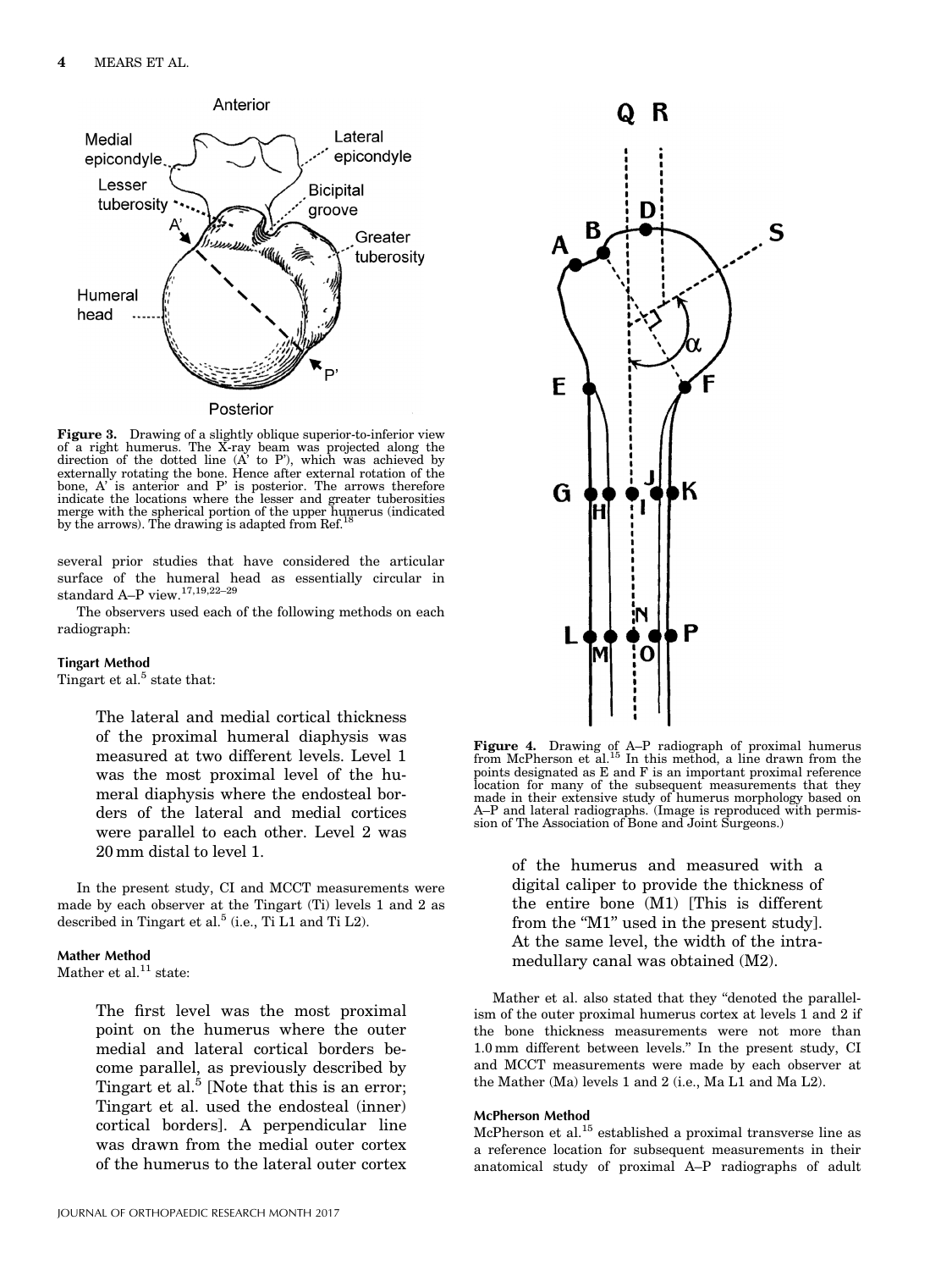humeri (specific ages were not provided). As shown in Figure 4, they considered the two proximal reference points to be the locations where the medial and lateral proximal cortices taper to an extent that they are very thin. They illustrated this tapering as being distinct, and hence readily discernible, in the medial and lateral cortices in the proximal metaphyseal region of the humerus. These locations are shown as E and F in their drawing (Fig. 4). Because McPherson et al.<sup>15</sup> did not provide a rigorous definition for the E–F locations (they only illustrated them), we defined the E and F locations to be where the cortices become 1 mm thick. We then used the E–F line in a way similar to M1 of the CFM (as described below).

#### Circle Fit Method (CFM)

As described above, this new method employs an adjustable digitized circle that is visually best fit to the curvature of the articular surface of the humeral head on A–P radiographs (Fig. 2). The lower-most edge of the circle was defined as the proximal reference level (or "M1";  $M =$  metaphysis = surgical neck region). All subsequent measurements that were then made distal to the M1 location were made using the ImageJ program. This included the designation of seven successive "levels" (locations) that were separated by 10 mm. This produced a second metaphyseal level (M2) and six "D" (diaphyseal) levels; the levels included M1, M2, D1, D2, D3, D4, D5, and D6. Medial and lateral cortical thickness data were also obtained and compared at each of the D levels. As shown previously, significant changes in medial or lateral cortical thickness measurements can occur when the bone is rotated  $\pm 10^{\circ}$  along its long axis but not at  $\pm 5^{\circ}$ , which is well within the range of error that might occur when orienting the bone.<sup>1</sup> It took our trained observers 7-10 min to complete all measurements for one bone when using the CFM.

#### All Methods (Longitudinal Axis and Reliability Measurement)

For each bone (and for all measurement methods), the CFM was used to establish a longitudinal axis. The longitudinal axis was established by drawing a line that intersects the midpoint of the outer bone diameter at levels D1 and D6. Linear distances, measured in millimeters, were then made from upper-most (proximal tangent) edge of the humeral head (point D in Fig. 4) to CFM levels M1, Tingart level 1, Mather level 1, and McPherson E–F line. These linear distances were made parallel to the longitudinal axis. Intraand inter-observer variations (referred to as "errors") in these distances were used to express reliability of each of the four reference methods.

Using ImageJ, lines were drawn perpendicular (transverse) to the longitudinal axis. These transverse lines were used to measure the outer bone diameter, the inner bone diameter (medullary canal), and the medial and lateral cortical thicknesses at: (i) Tingart levels 1 and 2, (ii) Mather levels 1 and 2, and (iii) CFM levels and D1–D6. As stated above, the E–F line of the McPherson method was considered to be similar to the M1 line (i.e., surgical neck region) of the CFM. This allowed for the E–F line to be used like the M1 line was used in the CFM. Consequently, the bone diameters and cortical thicknesses were measured with respect to the E–F line at diaphyseal locations measured similar to those shown in Figure 2.

CI and MCCT were then measured at each of the D levels designated by the CFM and McPherson method and at the L1 and L2 levels of the Tingart and Mather methods. MCCT

was measured as described in Tingart et al.:<sup>5</sup> "the combined cortical thickness was calculated as a mean of the medial and lateral cortical thickness at the two levels and adjusted for the magnification factor." When using the CFM and the McPherson method, MCCT was calculated with respect to levels D1 and D2, and then again for D2 and D3. L1 and L2 were used for the Tingart and Mather methods.

#### Statistical Analysis

Statistical analysis was done using NCSS  $10^{30}$  Interobserver errors was analyzed for all bones  $(n = 33)$ , males only  $(n = 16)$ , and females only  $(n = 17)$ . Inter-observer errors are expressed as: (1) differences in Pearson correlations between observers as described previously,  $24,31$  and (2) calculated differences between observers for each measurement as follows. For example, if the five observers are designated as A, B, C, D, and E, then the CFM M1 location reported with a mean and standard deviation (in mm) represents the average of following values for all five observers as follows: (A–B), (A–C), (A–D), (A–E), (B–C), (B– D), (B–E), (C–D), (C–E), and (D–E). The same approach was used for each of the other reference methods. Intra-observer error was determined by repeating all measurements for 10 bones for each observer. A one-way ANOVA design followed by Fisher's PLSD tests was then performed to determine if the variations ("errors") between the methods were significantly different.

## RESULTS

The mean and standard deviation of the humeral head diameters (based on the mean of the best-fit circle drawn by the five investigators) was  $49.1 \pm 4.5$  mm (range: 40.2–60.3 mm).

## Results of CFM, Tingart, and Mather Methods

There was relatively minimal observer variation (inter and intra) in establishing the surgical neck (M1) location using the CFM. The magnitude of the intraobserver errors in establishing the M1 locations was also significantly lower  $(p < 0.001)$  when compared to errors incurred when the Tingart and Mather methods (Fig. 5) were each used to establish their respective L1 locations. Representative intra-observer errors are shown in Figure 6.

The relative differences in inter-observer errors among the methods were similar when comparing all bones (Fig. 5a) to males only (Fig. 5b) and females only (Fig. 5c). However, there was a tendency for greater variation in the female bones when using the Tingart and Mather methods, which might be related to greater medial versus lateral cortical asymmetry in the female bones (described below).

The relatively large errors incurred by the Tingart method significantly exceeded those of the Mather methods ( $p = 0.05$ ). Because the L2 levels are determined by adding 20 mm in the Tingart and Mather levels the results were similar to those reported for the L1 levels (data not shown). Results with respect to the McPherson method are reported below.

There was also substantial variation with respect with which of the D levels designated in the CFM was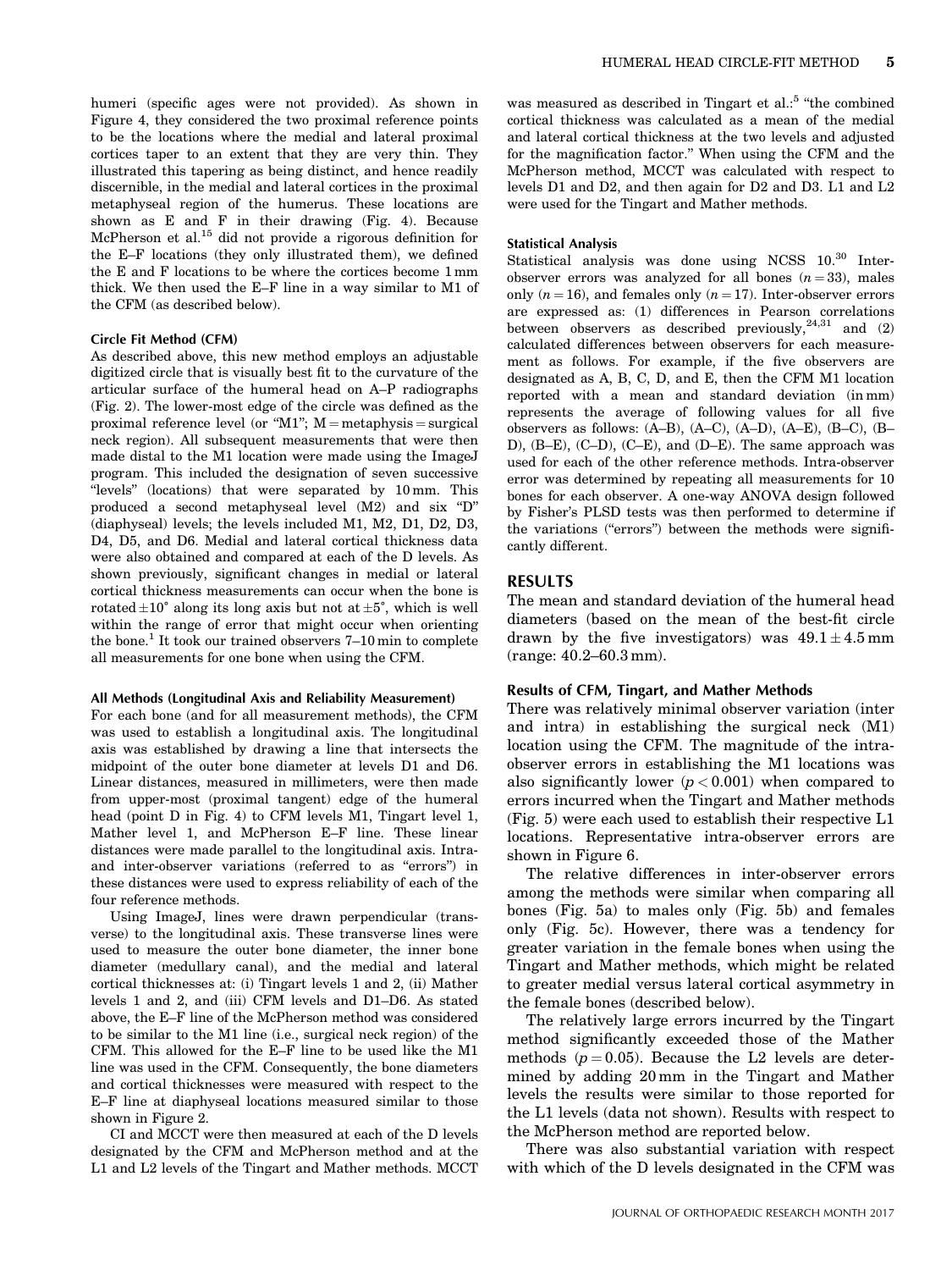

Methods

Figure 5. (A) All bones, (B) males only, and (C) females only. Inter-observer variations (averages and standard deviations) incurred when designating the M1 location using the CFM and the upper edges of the rectangles (i.e., the L1 levels) used in the Tingart and Mather methods. The broad bars represent the averages and the vertical lines are the errors, which represent the standard deviations for the differences between all five observers for each image (see Methods for details). The data are expressed in mm of the variation in the linear/longitudinal distance from the upper edge of the humeral head to each reference location. Variations for the McPherson et al.<br>method (measured with respect to their "E–F" line) are not shown because of the absen bones in our sample. Consequently, this method is deemed invalid as an anatomical reference method.

in closest proximity to the Tingart or Mather levels (reflecting the high variations in establishing the two levels of these two methods). For example, 33% of the time the D1 level determined using the CFM was closest to the Tingart L1. Tingart L1 was closest to D2 27% of the time and closest to D3 19% of the time. The Mather L1 level was closest to D1 44% of the time, and 26% of the time to D2 and 11% of the time to D3.

Results of the correlation analyses shown in Table 1 also support the greater reliability of the CFM. For example, the CFM showed that eight of the ten



**Figure 6.** Representative intra-observer variations (means and standard deviations). Shown are the results of three observers (obs.) that represent the least, median, and most reliable of the five observers. See legend of Figure 4 for additional explanation of this figure.

inter-observer comparisons had  $r$  values that were  $>0.8$  (six were  $>0.9$ ). By contrast, the r values never exceeded 0.8 for the Tingart and Mather methods.

CI data obtained using the CFM also showed less variation among the observers when the measurements were made at the D1 and D2 levels. The differences in CI among the observers are: (i) D1  $21 \pm 11\%$ , D2  $21 \pm 9\%$ , Mather L1  $27 \pm 11\%$ , Tingart L1  $31 \pm 11\%$ . Results of statistical comparisons show that CI at D1 is different from Tingart L1  $(p < 0.001)$ and Mather L1 ( $p = 0.002$ ), and at D2 is different from Tingart L1  $(p < 0.001)$  and Mather L1  $(p = 0.01)$ . Mather and Tingart CI at their L1 are not statistically significantly different  $(p = 0.12)$ , and CI at D1 versus D2 is also not significantly different  $(p = 0.6)$ .

Additional results of inter-observer differences in terms of CI and MCCT are shown in Table 2. These results are shown for the entire sample of bones and not for each sex because of the non-significant relative differences in errors between the male and female bones.

Differences in cortical thickness at the D1 levels made using the CFM are show in Table 3 for all bones, males only, and females only. These results show cortical asymmetry at most locations, with the lateral cortex being thicker than the medial cortex. There is also a tendency for greater asymmetry in females compared to males. This corresponds to the greater range of error seen in females, when compared to males, when using the Tingart and Mather methods to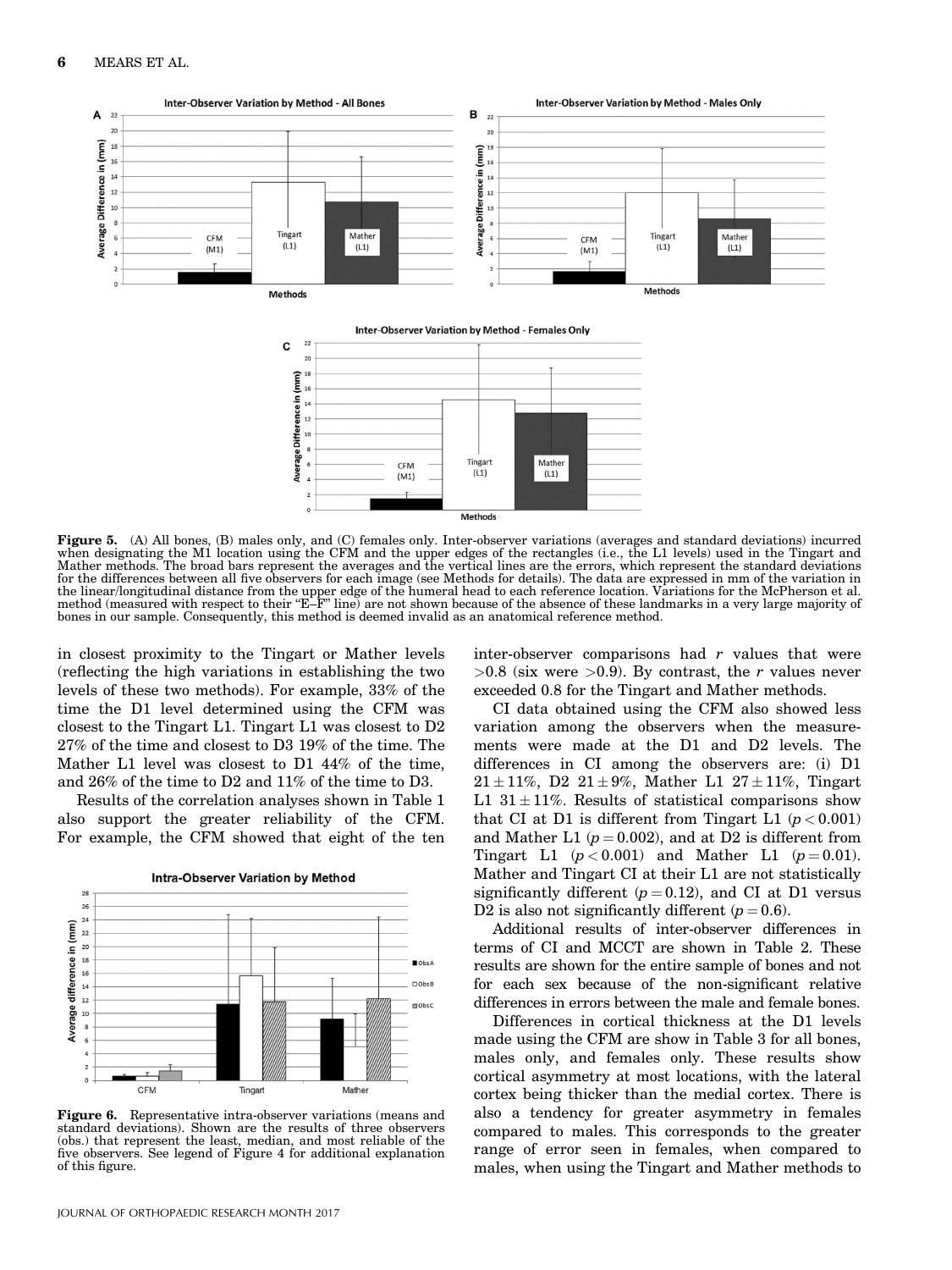| Pearson Correlation Coefficients (r Values), Inter-Observer (Obs.) Comparisons |                |        |                     |                   |        |
|--------------------------------------------------------------------------------|----------------|--------|---------------------|-------------------|--------|
|                                                                                | Obs. A         | Obs. B | Obs. C              | Obs. D            | Obs. E |
| CFM M1                                                                         |                |        |                     |                   |        |
| Obs. A                                                                         | 1.00           |        |                     |                   |        |
| Obs. B                                                                         | 0.80           | 1.00   |                     |                   |        |
| Obs. C                                                                         | 0.85           | 0.96   | 1.00                |                   |        |
| Obs. D                                                                         | 0.77           | 0.95   | 0.92                | $1.00\,$          |        |
| Obs. E                                                                         | 0.79           | 0.97   | 0.94                | 0.96              | 1.00   |
| Mather L1                                                                      |                |        |                     |                   |        |
| Obs. A                                                                         | 1.00           |        |                     |                   |        |
| Obs. B                                                                         | 0.79           | 1.00   |                     |                   |        |
| Obs. C                                                                         | 0.61           | 0.60   | 1.00                |                   |        |
| Obs. D                                                                         | 0.65           | 0.58   | 0.79                | $1.00\,$          |        |
| Obs. E                                                                         | 0.47           | 0.56   | $0.43^{\mathrm{a}}$ | 0.50              | 1.00   |
| Tingart L1                                                                     |                |        |                     |                   |        |
| Obs. A                                                                         | 1.00           |        |                     |                   |        |
| Obs. B                                                                         | 0.63           | 1.00   |                     |                   |        |
| Obs. C                                                                         | 0.55           | 0.73   | 1.00                |                   |        |
| Obs. D                                                                         | 0.57           | 0.52   | $0.31^{\circ}$      | 1.00              |        |
| Obs. E                                                                         | $0.22^{\rm b}$ | 0.53   | 0.63                | 0.26 <sup>b</sup> | 1.00   |

Table 1. Pearson Correlation Coefficients of All Five Observers When Using Each Method (CFM, Mather, and Tingart) to Designate a Reference Location

This Was Done by Measuring from the Top of the Humeral Head to the Location in mm.

 ${}_{.p}^{\mathrm{a}}$  p = 0.01; all other p values for the CFM and Mather method.

 $b_D^{\text{b}} > 0.14$  for these two correlations.

 $c_P^t$  = 0.08 for this correlation.

establish the measurement locations (compare middle and right-side bars in Fig. 5b and c). By contrast the error remained consistently low when using the CFM for all bones, males only, and females only (left bars in Fig. 5a–c).

Table 2. Results of Paired Comparisons of Cortical Index (CI) and Mean Combined Cortical Thickness (MCCT) Data at Locations D1 and D2 of the CFM Method, and at Levels 1 of Tingart (Ti) and Mather (Ma) Methods. Cortical Indexes Used Here Are the Average of All Five Observers

| A. Cortical Index (CI) Data |                |
|-----------------------------|----------------|
| Locations <sup>a</sup>      | <i>p</i> Value |
| $D1$ vs. $D2$               | 0.04           |
| D1 vs. Ma L1                | 0.04           |
| $D1$ vs. Ti $L1$            | ${<}0.001$     |
| $D2$ vs. Ma $L1$            | 0.9            |
| $D2$ vs. Ti $L1$            | 0.09           |
| Ma L1 vs. Ti L1             | 0.08           |

|  |  |  |  |  | B. MCCT (Mean Combined Cortical Thickness) Data |  |
|--|--|--|--|--|-------------------------------------------------|--|
|--|--|--|--|--|-------------------------------------------------|--|

| Locations <sup>a</sup> | <i>p</i> Value |
|------------------------|----------------|
| $D1-D2$ vs. $D2-D3$    | 0.2            |
| $D1-D2$ vs. Ma $L1-L2$ | 0.08           |
| $D1-D2$ vs. Ti $L1-L2$ | 0.03           |
| $D2-D3$ vs. Ma $L1-L2$ | 0.6            |
| $D2-D3$ vs. Ti $L1-L2$ | 0.4            |
| Ma L1–L2 vs. Ti L1–L2  | 07             |

<sup>a</sup>The D levels were determined using the CFM.

### Results of McPherson Method

Inter- and intra-observer errors were exceedingly high when the McPherson method was used to establish the proximal reference location (i.e., the E–F line). One reason for this is that in approximately 85% of the bones the E and F locations were relatively indistinct. In fact, the clarity with which they are depicted in Figure 4 was not seen in a very large majority of the bones that we examined. Consequently, when compared to the CFM, and even the other two methods, it was not possible to similarly employ the orientation system of McPherson and co-workers. For example, in only six of our bones  $(6/33 \text{ bones} = 18\%)$  was the EF line within  $\pm 5^{\circ}$  of having the expected transverse orientation shown in Figure 4. For these reasons there were large errors (exceeding those that occurred with the Tingart method) among the observers when they subsequently attempted to designate the distal levels for making CI and MCCT measurements (data not shown).

## Comparisons to Level 1 of Tingart Images

The differences in the L1 levels (upper edge of rectangle) between those in the original Tingart images (at top of Fig. 1) and our observers L1 levels measured using the Tingart method (at bottom of Fig. 1) are 9% greater for the left image and 3% less for the right image. These distances are with respect to the top edge of the humeral head to the levels.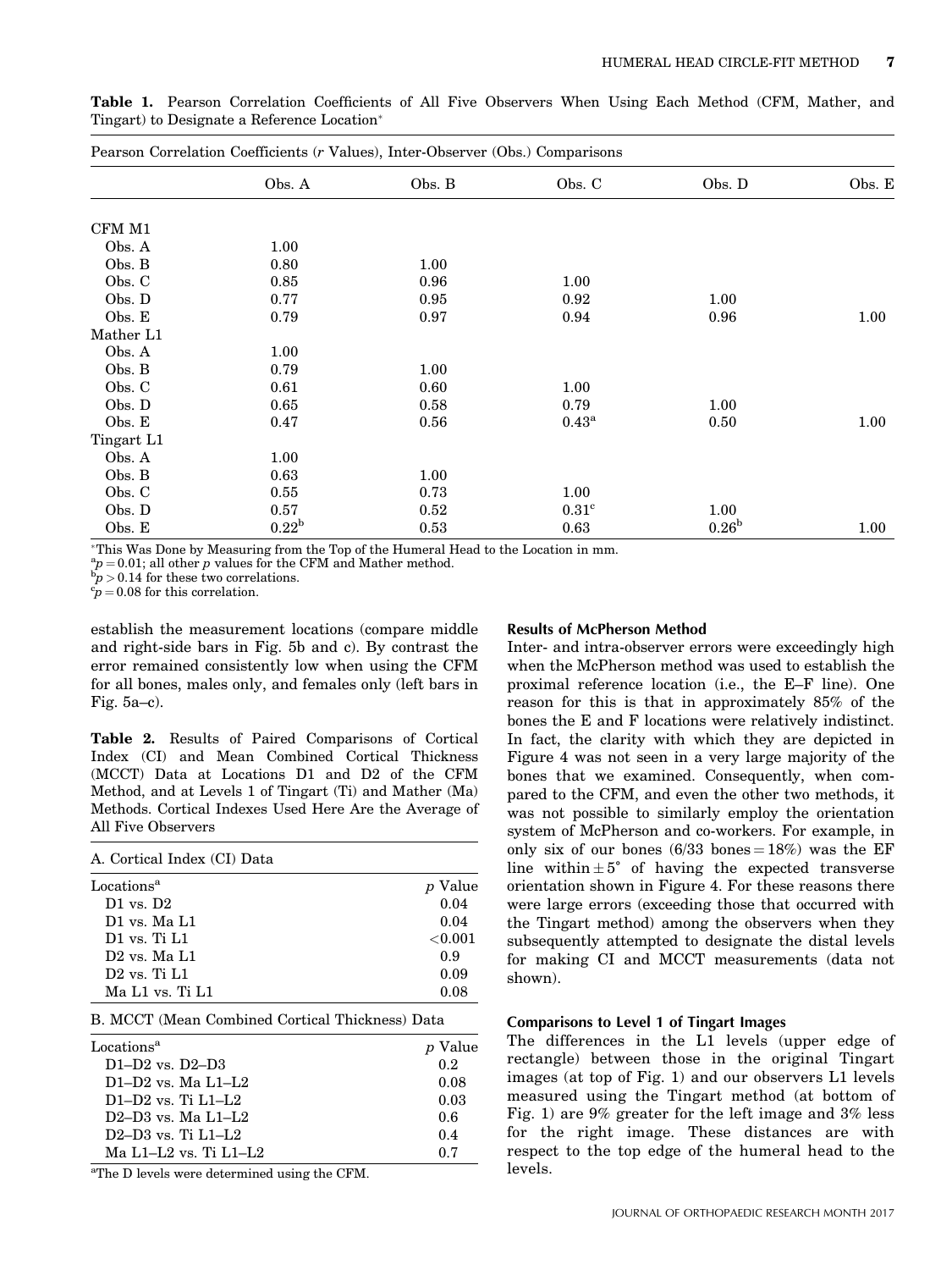Table 3. Results of Medial Versus Lateral Cortical Thickness Comparisons in All Bones, Males Only, and Females Only

Cortical Thickness Data (mm) Means and (Standard

| Deviations)    |          |          |                |
|----------------|----------|----------|----------------|
| All bones      |          |          |                |
| Level          | Medial   | Lateral  | <i>p</i> Value |
| D1             | 2.6(0.7) | 2.9(0.8) | 0.09           |
| D <sub>2</sub> | 2.7(0.7) | 3.3(0.8) | ${<}0.001$     |
| D <sub>3</sub> | 3.0(0.8) | 3.5(1.0) | $<$ $0.001$    |
| D <sub>4</sub> | 3.2(0.8) | 3.7(1.1) | ${<}0.001$     |
| D <sub>5</sub> | 3.4(0.9) | 4.0(1.1) | ${<}0.001$     |
| D6             | 3.5(1.1) | 4.4(1.2) | $<$ $0.001$    |
| Males only     |          |          |                |
| Level          | Medial   | Lateral  | <i>p</i> Value |
| D1             | 2.9(0.8) | 3.0(0.8) | 0.6            |
| D <sub>2</sub> | 3(0.8)   | 3.4(0.9) | 0.01           |
| D <sub>3</sub> | 3.2(0.8) | 3.7(1.2) | 0.01           |
| D <sub>4</sub> | 3.3(0.8) | 3.8(1.3) | 0.02           |
| D <sub>5</sub> | 3.5(1.0) | 4.2(1.3) | 0.01           |
| D <sub>6</sub> | 3.8(1.1) | 4.6(1.3) | $<$ $0.001$    |
| Females only   |          |          |                |
| Level          | Medial   | Lateral  | p Value        |
| D1             | 2.4(0.6) | 2.7(0.7) | 0.03           |
| D <sub>2</sub> | 2.5(0.7) | 3.1(0.7) | 0.001          |
| D <sub>3</sub> | 2.9(0.7) | 3.3(0.8) | 0.001          |
| D4             | 3.1(0.9) | 3.6(0.9) | 0.004          |
| D <sub>5</sub> | 3.3(0.9) | 3.8(1.0) | 0.003          |
| D <sub>6</sub> | 3.3(1.0) | 4.2(1.1) | $<$ $0.001$    |

Cortical asymmetry is seen at most diaphyseal (D1) locations. There is a tendency for greater asymmetry in the female bones.

# DISCUSSION

Results of this study show poor reliability when using the methods of Tingart et al.<sup>5</sup> and Mather et al.<sup>11</sup> to determine locations for measuring CI or MCCT on clinical A–P radiographs of the proximal humerus. This poor reliability contrasts to the high reliability of the CFM, which was the case regardless of potential sexual dimorphism (shown in this study as mediallateral cortical asymmetry). The poor reliability of the other two methods was expressed in terms of high variability in the reproducibility of intra- and interobserver measurements. In addition to reducing these errors to acceptably low levels, the new humeral head CFM can also be employed using modern digital radiographic programs in the clinical setting. By contrast, we found that the E–F reference location of the McPherson et al.<sup>15</sup> method to be so errant that it could not be used (discussed below).

Our pilot studies have shown that the relatively high variations in CI and MCCT that occur when these measurements are made when using the Tingart and Mather methods can be clinically important. This is because these relatively high observer errors can potentially change clinical interpretation. This is show by the variations in how strongly each of these

morphological parameters correlate with bone strength (i.e., ultimate fracture load) data obtained from the same bones. $^{14}$  In contrast, the minor variations that occur when CI and MCCT are made using the CFM do not similarly change the interpretation of bone strength. $^{14}$  Assuming that accuracy in CI and MCCT measurements is represented by minimal variation that they have with respect to how strongly these parameters correlate with bone strength, then we suggest that the CFM is not only more reliable but is also more accurate than the Tingart and Mather methods.

In addition to the Tingart, Mather, and the new CFM, various other methods have been described for establishing anatomical landmarks and axes for making morphological measurements of the proximal humerus.<sup>12,15,22,24–26,32,33</sup> McPherson et al.<sup>15</sup> made extensive measurements on AP and lateral radiographs of ninety-three cadaveric proximal humeri which were from "relatively elderly cadavers" (specific ages were not provided). Several of the parameters that they measured were made with respect to distances from the "humeral neck" and from the "endosteal diameter at the neck." However, the exact methods/definitions for establishing these locations are not described. But their illustration (Fig. 4) shows that they used a proximal reference location, designated as an "E location" and an "F location," where the medial and lateral cortices taper and become very thin in the proximal metaphysis. Their illustration also showed that the E and F locations are at the same transverse location of the proximal metaphysis. However, our data revealed that the variation in establishing the E and F locations at the proximal metaphysis location was even greater than the errors that were incurred when we used the Tingart and Mather methods. This is because the E and F locations at the same transverse level in accordance with McPherson et al.<sup>15</sup> appears to be an unrealistic simplification. In fact, in the very few instances that we found the E and F locations to be sufficiently distinct they were typically at substantially different transverse levels of the bone. Consequently, when drawing a perpendicular line from the center of the E–F line segment and extending it distally, this perpendicular line (i.e., reflecting the longitudinal axis of the bone) often deviated so greatly that it fell outside of the bone margins in some cases. By contrast, we found that when using the CFM the middle of the bone diameter at D1 and D6 can be used to reliably define and draw the longitudinal axis of each bone.

We assumed that the size of the humeral head (i.e., diameter of best-fit circle) scales proportionally with diaphyseal length. In other words, we assumed that changes in humeral head diameter scale proportionally with respect to humerus diaphysis length, which means that specific M and D levels will be at about the same percentage of total length of the humerus regardless of the size of the bone. In a study of 39 humeri from modern human humeri (ages not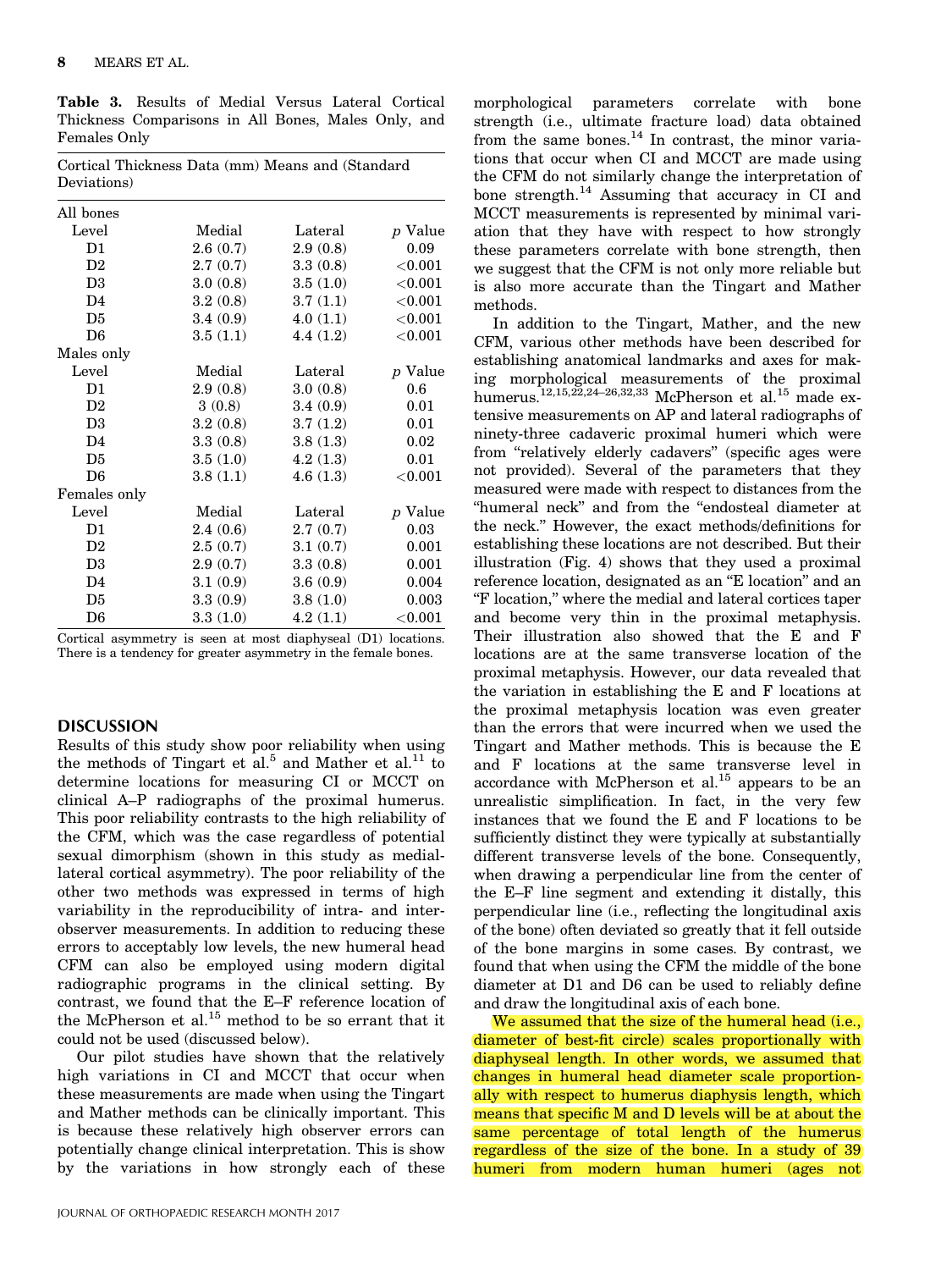reported), Roberts et al.<sup>19</sup> reported that the correlation coefficient between humeral head diameter and total humerus length is 0.615. We re-analyzed the data in their Figure  $3$  to determine the  $p$  value for the regression, which was not provided in their study. The r-value from our re-analysis of their data is 0.621  $(p < 0.001)$ . (This re-analysis revealed their use of 111 data points even though they reported only using 39 bones.) Nevertheless, this moderate correlation suggests that this relationship is sufficiently strong for the general purposes of our study. However in a sample of human humeri from 780 adult of various races (spanning from the Holocene to the 20th century), Auerbach and Ruff<sup>34</sup> report that humeral head diameter and humerus max length are poorly correlated  $(r = 0.182, p < 0.05)$ . Due to conflicting data and the uncertainty of the Roberts et al. data, additional studies are needed to see if there is proportionality between the humeral head diameter and the locations where CI and MCCT are made.

Some studies provide data showing that the normal shape of the humeral articular surface is almost spherical, hence is nearly circular in the coronal plane.22,25,26 In these studies a sphere (or circle) is used to determine the radius of curvature. But some studies note that the articular surface of the humeral head (adult bones) is slightly elliptical, with the coronal (frontal) plane being slightly larger than the sagittal plane (by  $\sim$ 2 mm in a large majority of cases).12,25,32,33,35,36 Because the humeral head is only very slightly non-spherical, many investigators have considered the humeral head articular surface, as seen in A–P radiographs, as closely approximating a circle.<sup>12,22,24–26,29</sup> These findings support the CFM as a valid way to obtain a proximal reference point for making additional metaphyseal and diaphyseal cortical thickness and diameter measurements. In cases where the humeral head is deformed the use of the CFM might be invalid when making comparisons to bones with normal morphology.<sup>12,27</sup>

In a recent study, $^{1}$  we have found that the MCCT correlates more strongly with UFL at the CFM diaphyseal locations D5 and D6 when compared to D1 and D2. In this context it is important to emphasize that the Tingart and Mather proximal levels (L1) are closest to D1 and D2. This shows that the L1 reference locations obtained from using the Tingart and Mather methods are not as clinically meaningful as are the D5 and D6 locations, which are 3–4 cm farther distally (and also 1–2 cm more distal with respect to the Tingart and Mather L2 levels).

One of the limitations of the present study is that lateral radiographs were not used. It is possible that the CFM could be used on lateral radiographs. However, as noted above, there are data showing that the humeral head is less circular in lateral view when compared to a standard A–P view. Additional studies are needed to establish the use of the CFM in this context. Another limitation is that the bones examined were only from adults. We are now conducting additional studies on a much larger sample of bones (14 years to >90 years). These morphological data will also be subsequently correlated with fracture data obtained from the same bones.<sup>1</sup> Additional limitations in the experimental designs to obtain the ultimate fracture load data referred to above are considered in our prior study.<sup>1</sup> Additional studies that address sex and laterality (left vs. right humeri) in these contexts are also needed.

The results of the present study suggest that there could be novel ways to more reliably measure CI and MCCT in other long bones that have relied on measurement locations based on endocortical parallelism, diaphyseal landmarks, or percentages of bone or diaphyseal length. Various studies in different bones where consideration could be given are listed above in the Introduction section and also in others including more recent studies that have summarized some of the relevant literature.13,37–43

In conclusion, we found minimal inter-observer variations (mean error,  $1.5 \pm 1.4$  mm) when the CFM was used to establish diaphyseal locations for making CI and MCCT measurements when compared to each of the Tingart and Mather methods (mean error range,  $10.7 \pm 5.9$  to  $13.3 \pm 6.7$  mm, respectively) ( $p < 0.001$ ). When compared to the relatively minor variations in the CFM, the variations in the other methods are also clinically relevant because they can adversely affect the interpretation of the relationships of CI and MCCT with ultimate fracture load.

## AUTHORS' CONTRIBUTIONS

All authors have read and approved the final submitted manuscript. All authors participated in the acquisition of radiographic data and writing of the manuscript.

## ACKNOWLEDGMENTS

The authors thank Alex Drew and Taylor Brady for serving as observers in this study. None of the authors received monetary benefit or other sources of funds for this project.

## REFERENCES

- 1. Skedros JG, Knight AN, Pitts TC, et al. 2016. Radiographic morphometry and densitometry predict strength of cadaveric proximal humeri more reliably than age and DXA scan density. J Orthop Res 34:331–341.
- 2. Nho SJ, Brophy RH, Barker JU, et al. 2007. Management of proximal humeral fractures based on current literature. J Bone Joint Surg 89:44–58.
- 3. Nho SJ, Brophy RH, Barker JU, et al. 2007. Innovations in the management of displaced proximal humerus fractures. J Am Acad Orthop Surg 15:12–26.
- 4. Spross C, Kaestle N, Benninger E, et al. 2015. Deltoid tuberosity index: a simple radiographic tool to assess local bone quality in proximal humerus fractures. Clin Orthop Relat Res 473:3038–3045.
- 5. Tingart MJ, Apreleva M, von Stechow D, et al. 2003. The cortical thickness of the proximal humeral diaphysis predicts bone mineral density of the proximal humerus. J Bone Joint Surg Br 85:611–617.